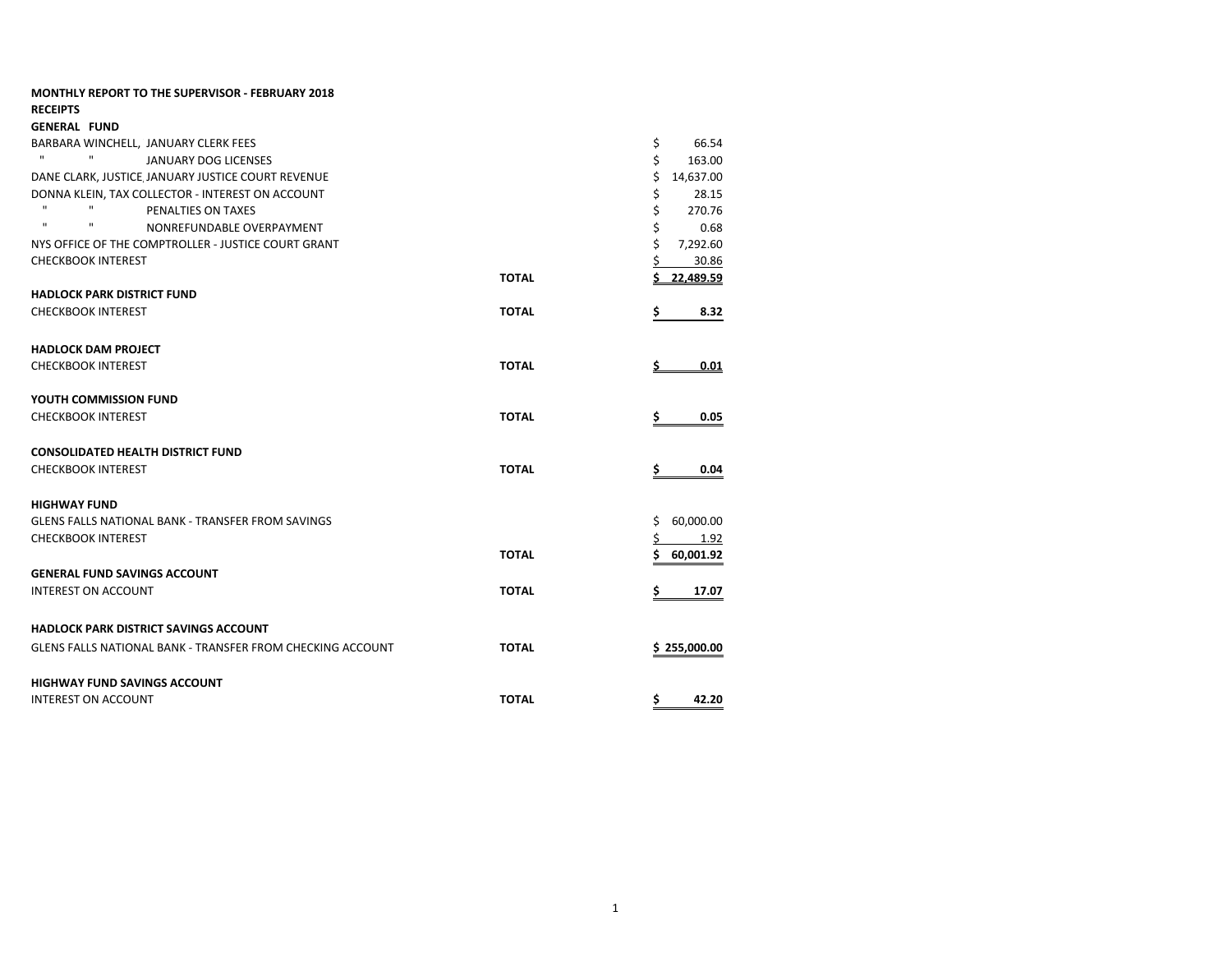| <b>LOSAP SAVINGS ACCOUNT</b>         |                |                 |                          |                              |                 |
|--------------------------------------|----------------|-----------------|--------------------------|------------------------------|-----------------|
| <b>INTEREST ON ACCOUNT</b>           |                |                 | <b>TOTAL</b>             | \$<br>0.55                   |                 |
| MEDICAL REIMBURSEMENT ACCOUNT        |                |                 |                          |                              |                 |
| TOWN OF FORT ANN GENERAL FUND - H.I. |                |                 |                          | \$<br>56.09                  |                 |
| TOWN OF FORT ANN HIGHWAY FUND - H.I. |                |                 |                          | \$<br>1,618.52               |                 |
| <b>INTEREST ON ACCOUNT</b>           |                |                 |                          | 0.01                         |                 |
|                                      |                |                 | <b>TOTAL</b>             | 1,674.62                     |                 |
|                                      |                |                 |                          |                              |                 |
| <b>TRUST &amp; AGENCY FUND</b>       | <b>HIGHWAY</b> |                 | <b>GENERAL</b>           | <b>HADLOCK PARK DISTRICT</b> |                 |
| <b>NYS RETIREMENT</b>                | Ś.<br>772.02   |                 | \$<br>517.13             | \$                           |                 |
| <b>HEALTH &amp; DENTAL INSURANCE</b> | \$11,118.03    |                 | \$<br>1,148.92           | \$                           |                 |
| <b>STATE TAX</b>                     | \$1,450.92     |                 | Ś<br>584.74              | \$<br>38.64                  |                 |
| <b>FEDERAL TAX</b>                   | Ś.<br>2,924.00 |                 | \$<br>1,146.00           | \$<br>98.00                  |                 |
| <b>FICA</b>                          | 5,671.18<br>Ś  |                 | 2,478.14<br>S            | \$<br>235.40                 |                 |
| DEFFERED COMPENSATION                | 209.04         |                 |                          | \$                           |                 |
| <b>CHILD SUPPORT</b>                 | Ś<br>1,788.00  |                 | $\overline{\phantom{a}}$ |                              |                 |
| <b>CREDIT UNION</b>                  | Ś<br>868.80    |                 | 692.00                   | \$                           |                 |
| AFLAC                                | 250.60         |                 | 64.80                    | Ś                            |                 |
| <b>TOTALS</b>                        | \$25,052.59    |                 | 6,631.73                 | \$<br>372.04                 |                 |
|                                      |                | <b>INTEREST</b> | \$<br>0.22               | <b>TOTAL</b>                 | 32,056.58       |
| <b>DISBURSEMENTS</b>                 |                |                 |                          |                              |                 |
| <b>GENERAL FUND</b>                  |                |                 |                          | <b>HIGHWAY FUND-T/W</b>      |                 |
| STATE COMPTROLLER - JUSTICE COURT    |                |                 | \$<br>9,110.00           | <b>ABSTRACT</b>              | Ś.<br>25,251.20 |
| <b>PAYROLL</b>                       |                |                 | 16,255.64<br>\$          | <b>HEALTH INSURANCE</b>      | 12,268.07<br>\$ |
| <b>TOWN SHARE FICA</b>               |                |                 | 1,239.07<br>\$           | <b>PAYROLL</b>               | Ś<br>37,785.64  |
| <b>TOWN BOARD EXPENSE</b>            |                |                 | \$<br>394.11             | <b>TOWN SHARE FICA</b>       | 2,835.59        |
| <b>JUSTICE COURT EXPENSE</b>         |                |                 | \$<br>480.34             |                              | 78,140.50       |
| <b>TAX COLLECTORS EXPENSE</b>        |                |                 | Ś.<br>119.73             |                              |                 |
| FIRE PROTECTION - CONTRACT           |                |                 | \$297,590.00             | <b>HIGHWAY FUND-O/V</b>      |                 |
| <b>ASSESSORS EXPENSE</b>             |                |                 | 2,495.00<br>\$           | <b>ABSTRACT</b>              |                 |
| <b>TOWN CLERKS EXPENSE</b>           |                |                 | \$<br>530.13             |                              |                 |
| <b>SUPERVISORS EXPENSE</b>           |                |                 | \$<br>580.69             | <b>TOTAL HIGHWAY</b>         | 78,140.50       |
| <b>ATTORNEY EXPENSE</b>              |                |                 | \$<br>4,215.00           |                              |                 |
| HIGHWAY SUPERINTENDENT EXPENSE       |                |                 | 55.47                    |                              |                 |
| <b>BUILDINGS EXPENSE</b>             |                |                 | 4,951.03<br>S            |                              |                 |
| <b>CENTRAL COMMUNICATIONS</b>        |                |                 | 416.11                   |                              |                 |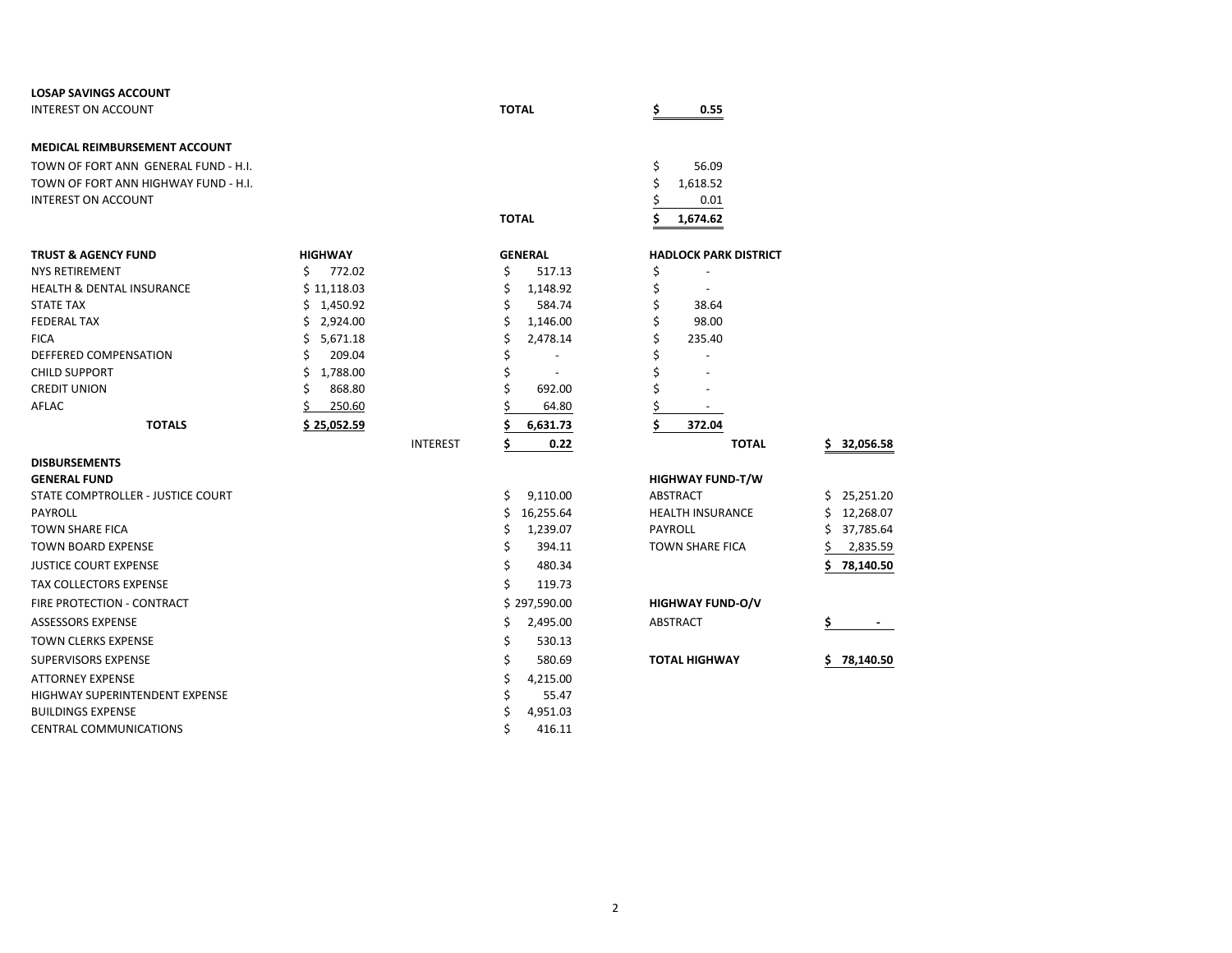|              | \$<br>2,566.05  | <b>TRUST &amp; AGENCY FUND</b> |                |
|--------------|-----------------|--------------------------------|----------------|
|              | 660.96          | <b>FICA</b>                    | \$<br>7,108.64 |
|              | 50.35           | <b>STATE TAX</b>               | \$<br>2,074.30 |
|              | 101.68          | <b>FEDERAL TAX</b>             | 3,394.00       |
|              | 4.39<br>\$      | <b>HEALTH INSURANCE</b>        | 12,266.95      |
|              | 252.13          | <b>CREDIT UNION</b>            | 1,560.80       |
|              | 1,440.00        | <b>CHILD SUPPORT</b>           | 1,788.00       |
|              | 1,031.64        | AFLAC                          | 315.40         |
|              | 1,146.31        | RETIREMENT                     | 1,289.15       |
| <b>TOTAL</b> | \$345,685.83    | DEFFERRED COMP.                | 209.04         |
|              |                 | <b>TOTAL</b>                   | 30,006.28      |
|              | \$<br>1,538.46  |                                |                |
|              | Ś<br>117.70     |                                |                |
|              | \$255,000.00    |                                |                |
| <b>TOTAL</b> | \$256,656.16    |                                |                |
| <b>TOTAL</b> |                 |                                |                |
| <b>TOTAL</b> |                 |                                |                |
| <b>TOTAL</b> |                 |                                |                |
| <b>TOTAL</b> | S.              |                                |                |
|              |                 |                                |                |
| <b>TOTAL</b> | \$24,665.63     |                                |                |
|              |                 |                                |                |
| <b>TOTAL</b> | 60,000.00<br>s  |                                |                |
| <b>TOTAL</b> | \$              |                                |                |
|              |                 |                                |                |
| <b>TOTAL</b> | 1,674.61<br>\$. |                                |                |
|              |                 |                                |                |

## **TRUST & AGENCY FUND**

|       |                | <b>TOTAL</b>            | 30,006.28       |
|-------|----------------|-------------------------|-----------------|
| ΤΟΤΑL | \$345,685.83   | DEFFERRED COMP.         | \$<br>209.04    |
|       | 1,146.31       | <b>RETIREMENT</b>       | \$<br>1,289.15  |
|       | \$<br>1,031.64 | AFLAC                   | \$<br>315.40    |
|       | \$<br>1,440.00 | <b>CHILD SUPPORT</b>    | \$<br>1,788.00  |
|       | \$<br>252.13   | <b>CREDIT UNION</b>     | \$<br>1,560.80  |
|       | \$<br>4.39     | <b>HEALTH INSURANCE</b> | \$<br>12,266.95 |
|       | \$<br>101.68   | <b>FEDERAL TAX</b>      | \$<br>3,394.00  |
|       | \$<br>50.35    | <b>STATE TAX</b>        | \$<br>2,074.30  |
|       | \$<br>660.96   | <b>FICA</b>             | \$<br>7,108.64  |